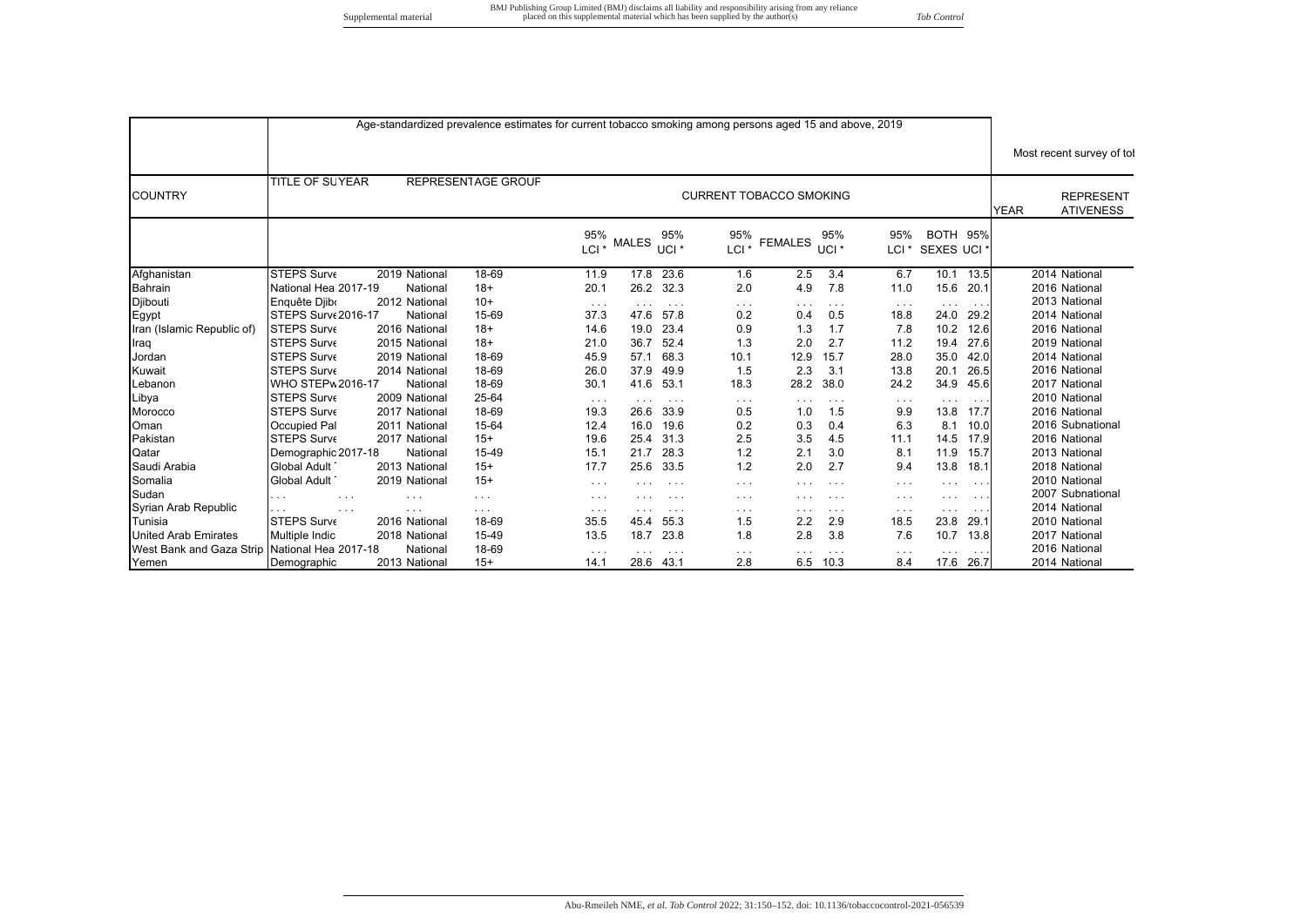| bacco use, smoking or cigarette use among youth in            |                      |                      |                                        | Most recent survey of smokeless tobacco use or e-cigarette use among youth in |                                       |                                                        |             |          |                                        |                                                                             |                                                  |                                                  |
|---------------------------------------------------------------|----------------------|----------------------|----------------------------------------|-------------------------------------------------------------------------------|---------------------------------------|--------------------------------------------------------|-------------|----------|----------------------------------------|-----------------------------------------------------------------------------|--------------------------------------------------|--------------------------------------------------|
| Eastern Mediterranean                                         |                      |                      |                                        |                                                                               |                                       | the Eastern Mediterranean                              |             |          |                                        |                                                                             |                                                  |                                                  |
| <b>CURRENT TOBACCO SMOKING</b><br><b>AGE GROUP</b><br>(YEARS) |                      |                      | <b>REPRESEN</b><br>YEAR TATIVENES<br>S |                                                                               | <b>AGE</b><br><b>GROUP</b><br>(YEARS) | <b>CURRENT SMOKELESS TOBACCO</b><br>USE PREVALENCE (%) |             |          | <b>OVERALL</b><br><b>COMPLIANCE OF</b> | OVERALL<br><b>COMPLIANCE OF</b>                                             | OVERALL<br>COMPLIANCE                            |                                                  |
|                                                               | <b>MALE</b>          | <b>FEMALE</b>        | <b>BOTH</b><br><b>SEXES</b>            |                                                                               |                                       |                                                        | <b>MALE</b> |          |                                        | <b>REGULATIONS</b><br>FEMALE OTH SEXES ON SMOKE-FREE<br><b>ENVIRONMENTS</b> | <b>BANS ON</b><br>PROMOTION AND<br>SPONSORSHIP * | OF BAN ON<br><b>DIRECT</b><br><b>ADVERTISING</b> |
| $13 - 15$                                                     | $\sim$ $\sim$ $\sim$ | $\sim$ $\sim$ $\sim$ | $\sim$ $\sim$ $\sim$                   | 2017                                                                          | Subnational                           | $13 - 15$                                              | 4.8         | 3.3      | 4.1                                    |                                                                             | 8                                                | 10                                               |
| $13 - 15$                                                     | $\cdots$             | $\sim$ $\sim$ $\sim$ | $\sim$ $\sim$ $\sim$                   | 2015                                                                          | National                              | $13 - 15$                                              | 5.2         | 2.2      | 3.7                                    |                                                                             | $\sim$ $\sim$ $\sim$                             | $\cdots$                                         |
| $13 - 15$                                                     | 13.0                 | 9.0                  | 11.6                                   | 2013                                                                          | National                              | $13 - 15$                                              | 8.1         | 4.0      | 6.2                                    | $\cdots$                                                                    | $\sim$ $\sim$ $\sim$                             | $\cdots$                                         |
| $13 - 15$                                                     | 16.3                 | 3.1                  | 10.1                                   | 2014                                                                          | National                              | $13 - 15$                                              | 2.7         | 5.4      | 4.1                                    | 3                                                                           | 5                                                | 10                                               |
| $13 - 15$                                                     | 11.6                 | 7.1                  | 9.2                                    | 2016                                                                          | National                              | $13 - 15$                                              | 3.1         | 0.8      | 1.9                                    | 9                                                                           | 9                                                | 10                                               |
| $13 - 15$                                                     | 18.7                 | 10.4                 | 14.8                                   | 2019                                                                          | National                              | $13 - 15$                                              | 1.6         | 2.1      | 1.9                                    | 3                                                                           | 3                                                | 10                                               |
| $13 - 15$                                                     | 32.8                 | 13.4                 | 23.2                                   | 2014                                                                          | National                              | $13 - 15$                                              | 3.9         | 1.1      | 2.5                                    |                                                                             | 5                                                | 8                                                |
| 13-15                                                         | 23.2                 | 8.3                  | 15.4                                   | 2016                                                                          | National                              | $13 - 15$                                              | 3.1         | 2.3      | 2.7                                    | $\cdots$                                                                    | $\cdots$                                         | .                                                |
| $13 - 15$                                                     | $\sim$ $\sim$ $\sim$ | $\cdots$             | $\cdots$                               | $\sim$ $\sim$ $\sim$                                                          | $\cdots$                              | $\sim$ $\sim$ $\sim$                                   | .           | $\cdots$ | $\cdots$                               | $\overline{7}$                                                              | $\overline{7}$                                   | 10                                               |
| $13 - 15$                                                     | $\sim$ $\sim$ $\sim$ | $\sim$ $\sim$ $\sim$ | $\sim$ $\sim$ $\sim$                   | 2010                                                                          | National                              | $13 - 15$                                              | 2.0         | 2.3      | 2.3                                    | 2                                                                           | 10                                               | 10                                               |
| $13 - 15$                                                     | 4.4                  | 3.2                  | 4.0                                    | 2016                                                                          | National                              | $13 - 15$                                              | 3.8         | 2.4      | 3.1                                    | 5                                                                           | 8                                                | 10                                               |
| 13-15                                                         | 39.3                 | 17.6                 | 28.1                                   |                                                                               | 2016 Subnational                      | $13 - 15$                                              | 8.4         | 3.5      | 6.0                                    | 0                                                                           | $\overline{7}$                                   | 10                                               |
| $13 - 15$                                                     | 5.1                  | 2.5                  | 3.7                                    | 2016                                                                          | National                              | $13 - 15$                                              | 4.2         | 1.8      | 2.9                                    |                                                                             | 10                                               | 10                                               |
| $13 - 15$                                                     | 9.2                  | 4.1                  | 7.2                                    | 2013                                                                          | National                              | $13 - 15$                                              | 6.4         | 3.7      | 5.3                                    | 5                                                                           | $\overline{7}$                                   | 10                                               |
| 13-15                                                         | 13.8                 | 7.7                  | 10.7                                   | 2018                                                                          | National                              | $13 - 15$                                              | 6.4         | 2.7      | 4.5                                    |                                                                             | 10                                               | 10                                               |
| $13 - 15$                                                     | $\cdots$             | $\cdots$             | $\sim$ $\sim$ $\sim$                   | 2010                                                                          | National                              | $13 - 15$                                              | 4.8         | 1.8      | 3.4                                    | 5                                                                           | 9                                                |                                                  |
| $13 - 15$                                                     | $\sim$ $\sim$ $\sim$ | $\sim$ $\sim$ $\sim$ | $\sim$ $\sim$                          | $\sim$ $\sim$ $\sim$                                                          | .                                     | $\cdots$                                               | .           | $\cdots$ | .                                      |                                                                             |                                                  | 8                                                |
| $13 - 15$                                                     | 10.6                 | 5.0                  | 8.3                                    | $\sim$ $\sim$ $\sim$                                                          | $\cdots$                              | $\sim$ $\sim$ $\sim$                                   | .           | $\cdots$ | $\cdots$                               |                                                                             | $\overline{7}$                                   | .                                                |
| $13 - 15$                                                     | $\sim$ $\sim$ $\sim$ | $\sim$ $\sim$ $\sim$ | $\sim$ $\sim$ $\sim$                   | 2014                                                                          | National                              | $13 - 15$                                              | 6.1         | 3.2      | 4.9                                    | $\cdots$                                                                    | $\sim$ $\sim$ $\sim$                             | 10                                               |
| $13 - 15$                                                     | 17.5                 | 3.0                  | 10.1                                   | 2017                                                                          | National                              | $13 - 15$                                              | 3.8         | 2.0      | 2.9                                    |                                                                             | 3                                                | 10                                               |
| $13 - 15$                                                     | $\sim$ $\sim$ $\sim$ | $\sim$ $\sim$ $\sim$ | $\sim$ $\sim$                          | 2013                                                                          | National                              | $13 - 15$                                              | 4.1         | 2.6      | 3.4                                    | 8                                                                           | 8                                                | 5                                                |
| 13-15                                                         | 19.4                 | 7.9                  | 15.1                                   | 2014                                                                          | National                              | $13 - 15$                                              | 6.7         | 2.6      | 5.1                                    | 3                                                                           | 3                                                | 8                                                |